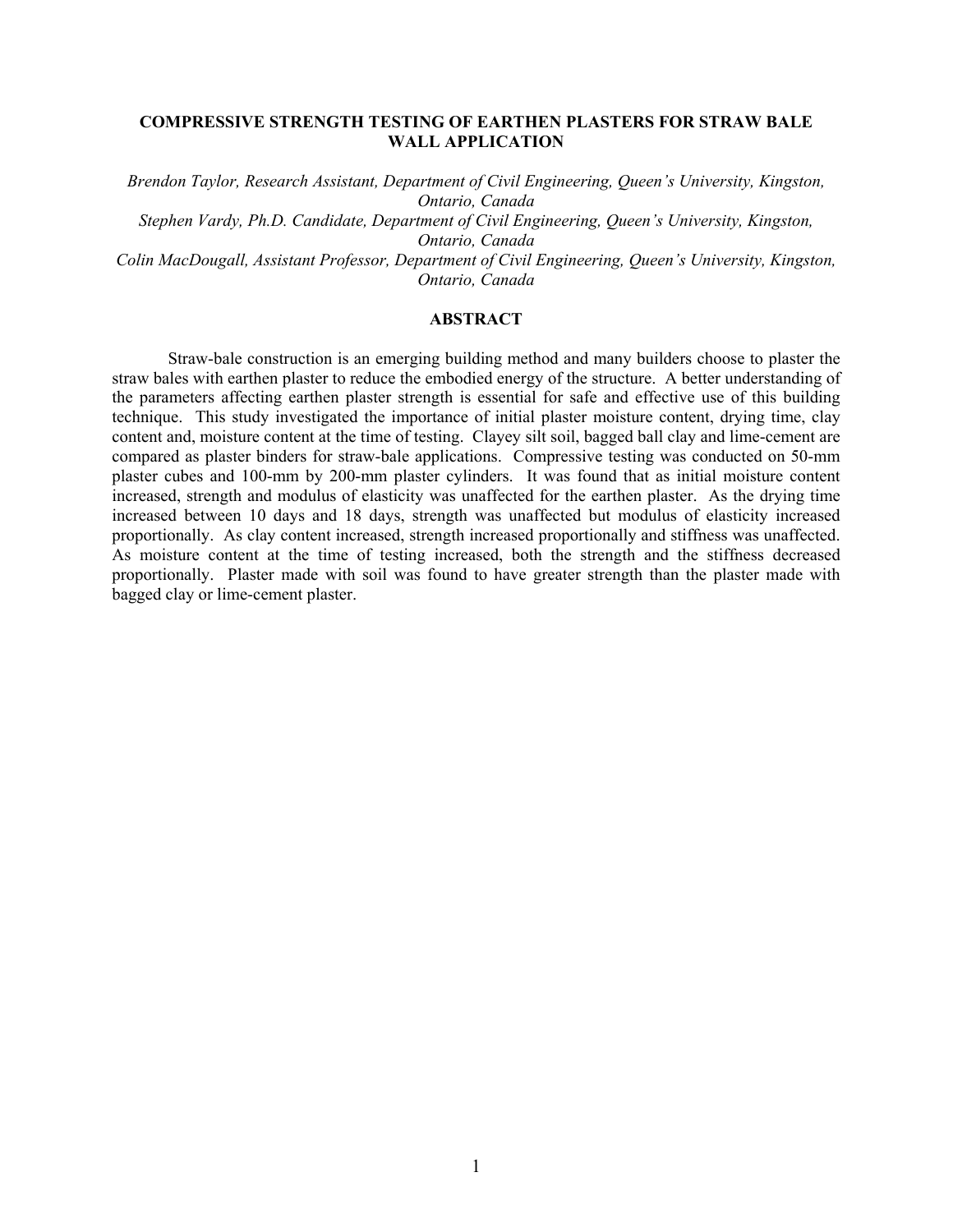#### **Introduction**

 In recent years the traditional practice of building plastered straw bale structures has seen a revival due to its economic and environmental benefits. As of 2004, over 50 permitted straw bale homes had been built in Ontario alone (OSBBC, 2004). This method of building originated in Nebraska in the late 19<sup>th</sup> century and a number of earthen rendered homes from the turn of the century are still lived in use. Load-bearing straw bale walls typically consist of a sandwich panel of stacked straw bales with plaster skins of Portland cement, lime, gypsum, clay, or a combination of these binders. Portland cement or lime-cement plasters are currently the most widely accepted, especially by building officials. However, the harmful environmental effects of cement and lime production have encouraged many environmentally conscious builders to consider earthen plasters.

 Earthen plasters are typically mixed on-site and consist of local clay-rich soil, sand, water and chopped straw. They have been successfully used for centuries but are viewed with skepticism by many building officials. This is due, in part, to the lack of published research pertaining to the parameters that affect the strength of earthen plasters. Past research on earthen plasters has investigated parameters such as chopped straw content and sand content (Lerner et al. 2003; Ash et al. 2003). These tests have provided promising strength values as high as 2.00 MPa (Ash et al. 2003). These strength values are comparable to published values for Portland-cement plaster, ranging from 0.75 MPa to 1.98 MPa (Lerner et al. 2003; Vardy et al. 2005). However, some results are irreproducible due to a lack of proper soil analysis and there are many parameters yet to be investigated. A better understanding of how soil components and moisture content affect the strength of earthen plasters is essential to consistently building safe earthen rendered straw bale structures and allow for more widespread use of this environmentally friendly building material.

#### **Experimental Materials and Methods**

 Earthen plasters were mixed using either clayey-silt soil or commercially available bagged clay, masonry sand, and water. The soil was excavated to build a foundation on a residential building site in Haliburton, Ontario and subsequently used to plaster the walls of a load-bearing straw-bale building. The bagged clay was Ball Clay #123, a fine grained hydrous aluminum silicate clay with high unfired strength produced by the HC Spinks Clay Company.

 The soil was broken up by hand and a mechanical sieve analysis for particles larger than 0.075 mm in diameter was conducted. Hydrometer tests in accordance with ASTM D 422 (2002) were performed for particles less than 0.075 mm.

 Table 1 is the testing matrix, which shows the preparation parameters of each batch of plaster. Standard cube and cylinder specimens were prepared for each batch. Soil and sand for each mixture had a volume ratio of 1 : 1.5 (1 : 2.4 by mass), typical proportions for straw bale applications. The exceptions to this were batches R1 with soil to sand ratio of 1 : 1 and batch R3 with soil to sand ratio 1 : 3. Table 2 shows the percent by mass clay contents obtained in batches R1, R2 and R3 and the corresponding plaster strengths.

For plasters M1 ... M5, the initial moisture contents (M.C.) were varied from 0.126 to 0.146 by mass. These moisture contents represent the workable limits for straw bale application. The drying time was varied for plasters T1, T2, and T3. Ten days is the earliest that the plaster hardens. Straw-bale builders generally regard 14 days as the time to reach adequate strength. The third drying time, 18 days, was chosen for linearity. Moisture content at time of testing was varied with batches C1, C2 and, C3. These batches were allowed to dry, and then subjected to extreme heat, moisture, or laboratory air. This is intended to simulate plaster subjected to hot, dry weather or a heavy rainfall, with the laboratory air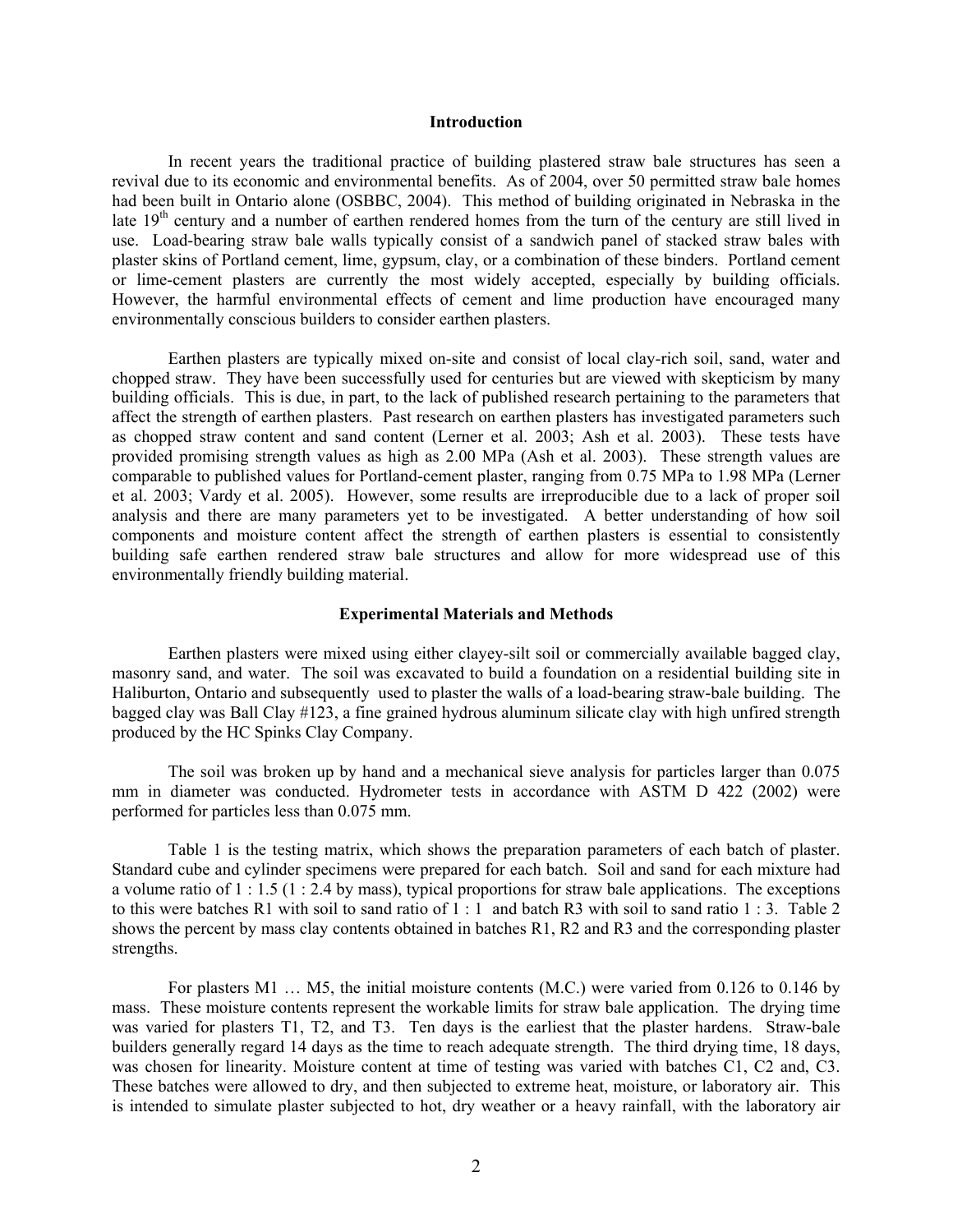acting as the control environment. Batch C1 was placed in a moisture room with 100% relative humidity prior to testing. Batch C2 dried in a laboratory environment. Batch C3 was placed in a drying oven at 110° C prior to testing. Cubes were left in the oven or moisture room for 24 hours and cylinders for 48 hours to ensure complete drying or moisture penetration.

 Batch S1 was made with packaged clay purchased from a local earth-brick manufacturer. Portland-cement and lime plaster cylinders and cubes (P1, P2 and, P3) were cast in accordance with ASTM C 39 (1996) and ASTM C 109 (1998) respectively. The proportions of masonry sand, hydrated lime and Portland-cement were equal to 4.5:1.25:0.25 for all three batches.

 To prepare the earthen plasters, the soil or bagged clay (batch S1 only) was massed and mixed thoroughly with water. The contents of the mixing bucket were allowed to soak for approximately two hours. The sand was then added to the mix.

 The cubes and cylinders were allowed to dry in a controlled temperature room with a low-speed fan to speed the drying process. The cubes and cylinders were removed from the molds after 4 days. All specimens continued to dry in the laboratory for 10 more days, except for batches T1, T3, C1 and, C3. Specimens from batch T1 were tested after only 10 days and specimens from batch T3 were tested after 18. After 14 days, specimens from batch C1 and C3 were placed in the moisture room and drying oven respectively. Cubes were tested 24 hours later and cylinders were tested 48 hours later.

 The cubes and cylinders were loaded until failure at a rate of 0.485 mm/min using an Instron Testing Machine. Due to the relatively low strength of the plaster, soft cork pads were used to cap the cylinders.

## **Results**

 The ideal soil for mixing plaster for straw-bale application is predominantly clay-sized particles because they act as a binder for other particles. The hydrometer test on the earthen soil indicates that it consists of 69% silt, 27% clay and 4% sand and can be classified as a clayey silt. The hydrometer test on the bagged ball clay revealed that it contained approximately 80% clay-sized particles and 20% silt-sized particles. Although only 80% of the mass is clay-sized, a larger proportion is likely clay minerals, specifically hydrous aluminum silicate. It is unknown whether or not the clay-sized particles in the soils are clay minerals.

 Figure 1 is a typical stress-strain curve for an earthen plaster. The response is similar to that for concrete and cement-lime plaster. At stresses up to 40% of the ultimate stress (in this case about 35 MPa), the response is fairly linear. In accordance with ASTM C 469 (2002), the modulus of elasticity was taken as the slope of the stress-strain curve at 40% of the ultimate stress of the cylinder. Beyond 35 MPa, the response becomes non-linear. The ultimate stress, defined as the strength of the plaster, occurs at 0.89 MPa. The ultimate strain is 0.005.

 Table 3 summarizes the average strength results for the cube and cylinder tests and modulus results obtained from the cylinder tests. The strength and modulus for each batch is the average value obtained from the three cubes or cylinders tested. Generally, there is little difference in the strength values obtained from cubes or cylinders for the earthen plasters. However, for the cement-lime plasters (P1, P2, P3), the cube strengths are significantly greater than the cylinder strengths.

 Figure 2 shows the variation in strength with moisture content for the earthen plaster. There is little relationship between the initial moisture content and the strength of the plaster. As indicated by the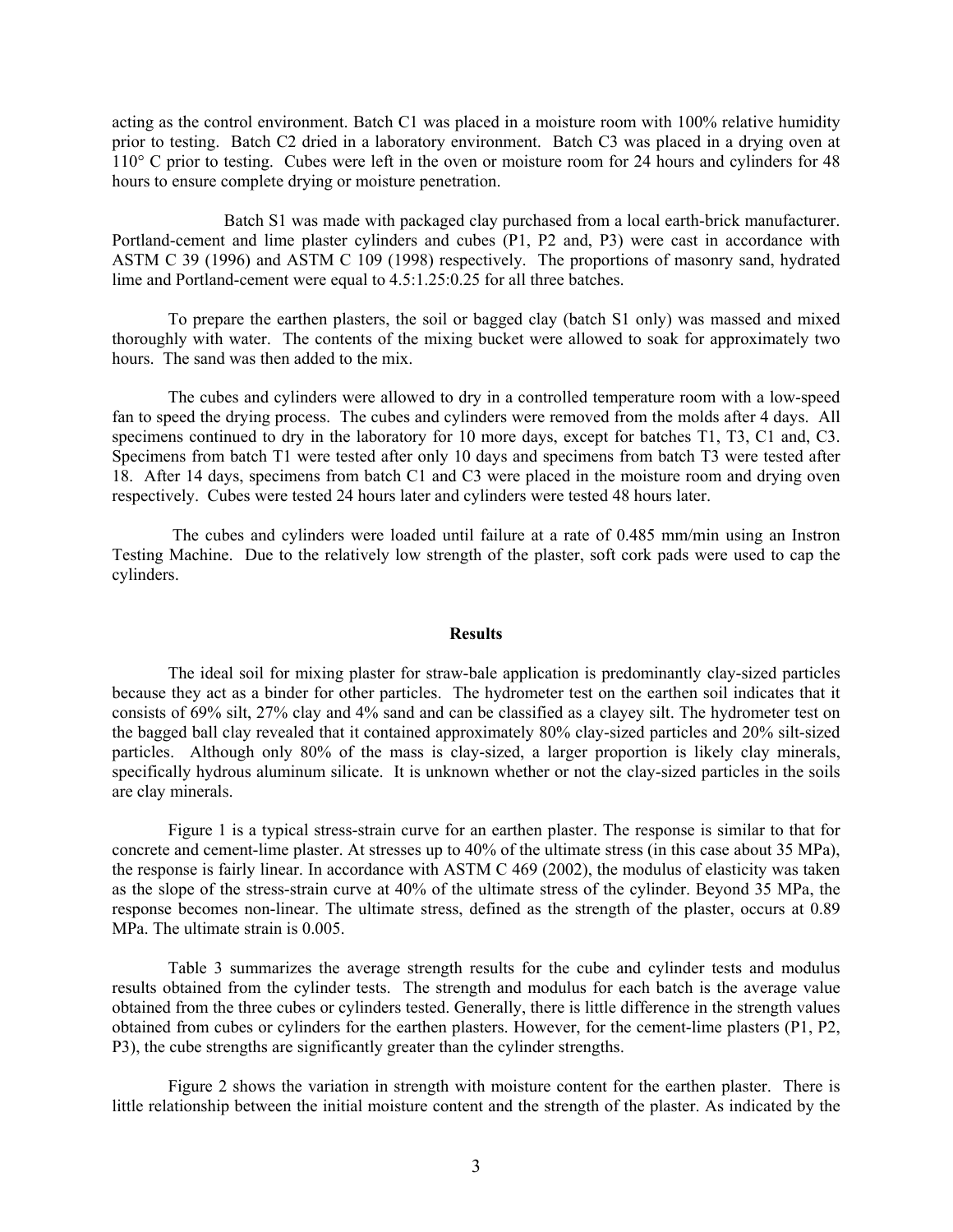data in Table 3, the modulus of the plaster also did not vary significantly with initial moisture content. This contrasts with cement-lime plasters, for which the ratio of water to cementitious materials was a critical parameter for the strength of the plaster (Vardy et al. 2005). The reason for the lack of sensitivity of earthen plasters to initial moisture content may result from the loss of water from the plasters, which was observed in these tests as visible shrinkage of the cubes and cylinders.

 Figure 3 shows the plaster compressive strength obtained at various drying times. Clearly, there is no significant change in strength in the plaster between 10 and 18 days of drying. In contrast, Figure 4 shows the plaster modulus obtained at various drying times. The results indicate a significant increase in modulus between 14 and 18 days of drying. The results for batch T1, T2, and T3 in Table 3 indicate that the average modulus increases 2.4 times between 14 and 18 days of drying. Although the relationship is linear on this timescale, further investigation is necessary to determine plaster behaviour before 10 days and after 18 days of drying time.

 Figure 5 shows the effect of increasing clay content on the plaster compressive strength. Batches R1, R2, and R3 as well as the bagged clay batch S1 are shown. For the earthen plasters, strength increases linearly with clay content. The bagged clay, however, does not follow the same trend, and has a much lower strength than earthen plasters with similar clay content. The reason for these differences may be related to the vastly different gradations measured for the two types of soil. The bagged soil is 80% clay and 20% silt, while the earthen soil has 69% silt, 27% clay, and 4% sand. Further research is needed to identify the optimum soil gradation for earthen plasters. This has some important practical implications for builders using clay plasters, since the ideal is to use soil from the building site to reduce the energy needed to transport the building materials. Locally available soil may not have the optimum soil gradation to produce structural plasters.

 Batches C1, C2, and C3 were dried in different environments prior to testing. This varied the moisture content of the plaster at the time of testing. The moisture content of each cube or cylinder was measured immediately after the compression test was complete. Figure 6 shows the drastic changes in moisture content and strength resulting from the different environments. Placing the plaster in a 110 ºC oven substantially reduced the moisture content and increased the strength. Leaving the plaster in a humid environment increased the moisture content and resulted in lower strength as opposed to a lab environment. This can be compared with the initial moisture content results of Figure 2, which indicated no relationship between initial moisture content and strength. This suggests that the range of initial moisture contents tested for batches M1,..,M5 did not result in significantly different final moisture contents. This is an area that needs further investigation. Furthermore, these results point to the critical importance of ensuring adequate moisture protection for the clay in building applications. In addition, the exposure of the plaster to hot temperatures during, for example, summer days, is likely to have a beneficial effect on the strength of the plaster.

 Three batches of cement-lime plaster, P1, P2, and P3 were tested for comparison with the earthen and bagged clay plasters. The water to cementitious materials ratio ( $w/cm$ ) ranged from 1.08 to 1.28. As the water to cementitious materials ratio increased, the compressive strength decreased. The results in Table 3 indicate that the average strength and elastic modulus increase as w/cm decrease, a trend noted by Vardy et al. (2005). Figure 11 compares the compressive cube strength of typical soil clay plaster (M3), bagged clay plaster (S1), and three batches of lime-cement plaster (P1, P2, P3). The average strength of the earthen plaster is slightly higher than the cement-lime plasters, and significantly greater than the bagged clay plaster. The average elastic modulus, given in Table 3, of the earthen plaster is 2086 MPa, which is significantly greater than the bagged clay plaster (1731 MPa) and the cement-lime plasters (395 MPa – 839 MPa). It is encouraging that earthen plaster can equal and even surpass lime-cement plaster in strength since earthen plaster has only a small fraction of the embodied energy of lime-cement products.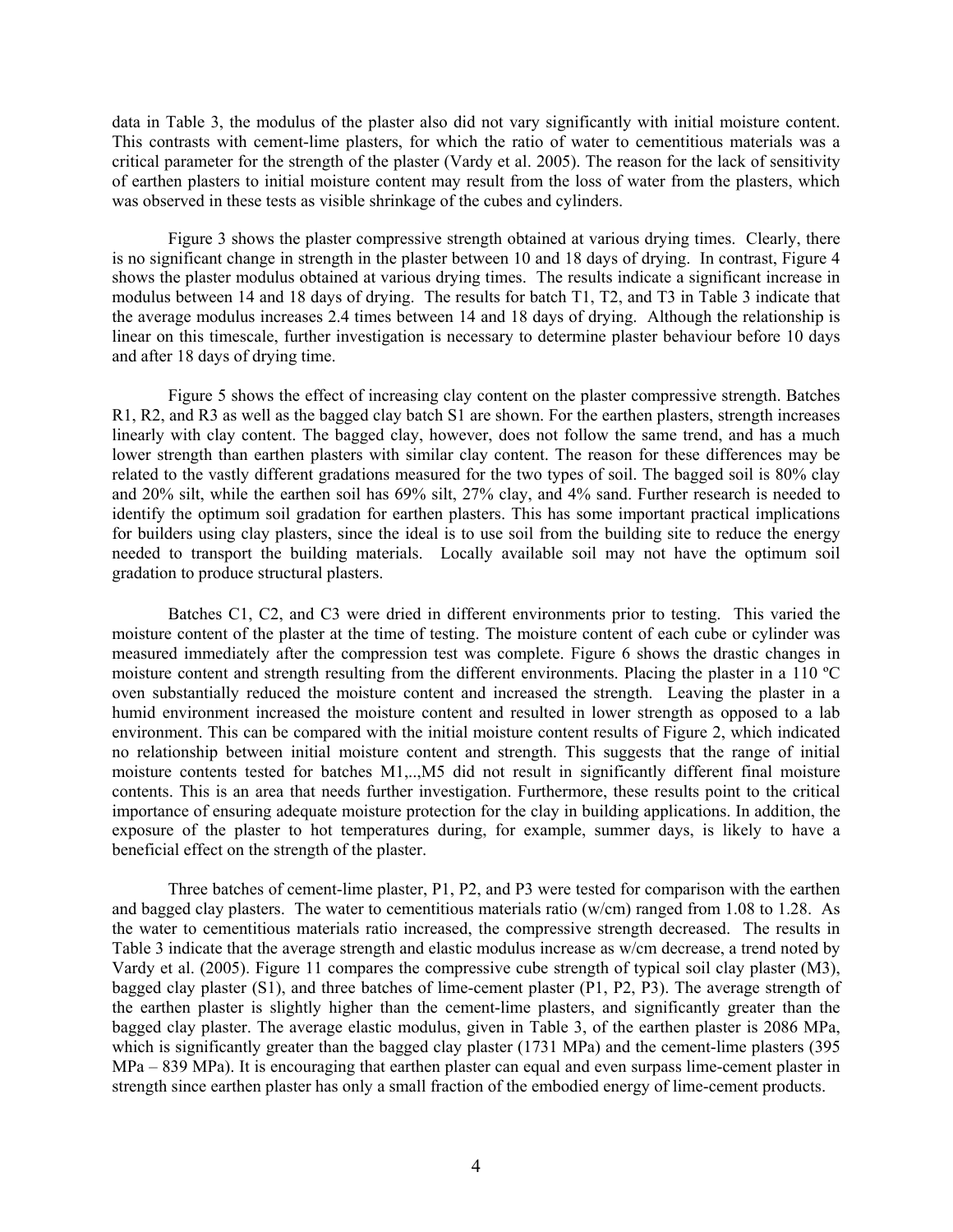### **Summary and Conclusions**

 This study investigated the effect of moisture content, drying time, drying conditions, and clay content on the strength and elastic modulus of an earthen plaster. The plaster was mixed using soil consisting of 69% silt, 27% clay and 4% sand. The earthen plasters were also compared to a plaster mixed using a commercially available clay, and cement-lime plasters. The specific conclusions of this work are:

- 1) The stress-strain response of the earthen plaster was similar to that of concrete or cementlime plaster.
- 2) The initial moisture content of the earthen plaster had a negligible effect on the strength and elastic modulus. This is in contrast to structural concrete or cement-lime plasters.
- 3) There is a negligible increase in compressive strength, but a significant increase in elastic modulus with 10 to 18 days of drying of an earthen plaster.
- 4) Increased clay content significantly increased the strength of the earthen plaster.
- 5) Placing the plaster in a 110 ºC oven substantially reduced the moisture content and increased the strength. Leaving the plaster in a humid environment increased the moisture content and resulted in lower strength as opposed to a lab environment.
- 6) The earthen plaster had higher strength and elastic modulus than typical cement-lime plasters used for straw-bale construction. The earthen plaster also had higher strength and elastic modulus than the plaster mixed with commercial clay.

### **References**

- Ash, C., Aschheim, M., Mar, D. (2003) "In-Plane Cyclic Test of Plastered Straw Bale Wall Assemblies". Ecobuild Network, www.ecobuildnetwork.org, Accessed September 14, 2005.
- ASTM C 39 (2004) "Standard test method for compressive strength of cylindrical concrete specimens." Annual book of ASTM Standards, Section 4 – Construction, Volume 04.02 – Concrete and Aggregates, West Conshohocken, Pa.
- ASTM C 109 (1998) "Standard test method for compressive strength of hydraulic cement mortars (using 2-in of 50-mm cube specimens)." Annual book of ASTM Standards, Section 4 – Construction, Volume 04.01 – Cement; lime; Gypsum, West Conshohocken, Pa.
- ASTM C 469 (2002) "Static modulus of elasticity and Poisson's ratio of concrete in compression". Annual book of ASTM Standards, Section 4 – Construction, Volume 04.02 – Concrete and Aggregates, West Conshohocken, Pa.
- ASTM D 422 (2002) "Standard Test Method for Particle-Size Analysis of Soils". Annual book of ASTM Standards, Section 4 – Construction, Volume 04.08 – Soil and Rock, West Conshohocken, Pa.
- Lerner, K., Donahue, K. (2003) "Structural Testing of Plasters for Straw Bale Construction." Ecological Building Network, www.ecobuildnetwork.org/pdfs/Plaster\_tests.pdf. Accessed September 14, 2005.
- Ontario Straw Bale Building Coalition OSBBC (2004) "Straw Bale Building: An Information Package for Building Officials in Ontario". OSBBC, Spencerville, Ontario.
- Vardy, S., Tipping, T., and MacDougall, C. (2005) "Compressive testing and analysis of a typical straw wall plaster." in *Proceedings of Engineering Sustainability 2005 Conference*, Pittsburgh, U.S.A.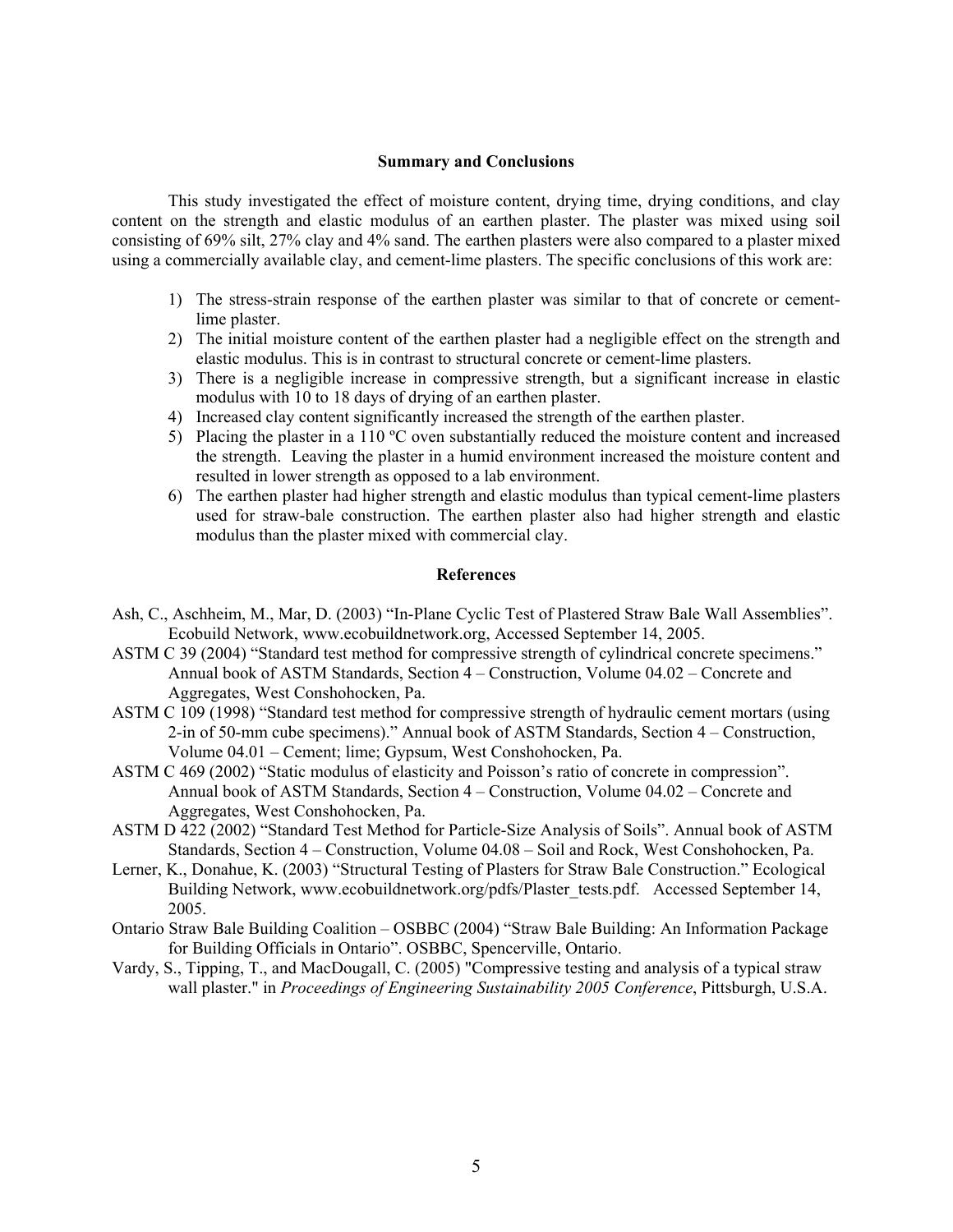| <b>Moisture Content:</b>   |                      |              |                          |           |                           |
|----------------------------|----------------------|--------------|--------------------------|-----------|---------------------------|
| <b>Batch</b>               | <b>Drying Time</b>   | Initial M.C. | <b>Drying Conditions</b> | Sand/Soil | <b>Binder Type/Source</b> |
| M <sub>1</sub>             | 14 days              | 0.126        | lab                      | 1.5       | Clay / Soil               |
| M <sub>2</sub>             | 14 days              | 0.132        | lab                      | 1.5       | Clay / Soil               |
| M <sub>3</sub>             | 14 days              | 0.134        | lab                      | 1.5       | Clay / Soil               |
| <b>M4</b>                  | 14 days              | 0.144        | lab                      | 1.5       | Clay / Soil               |
| M <sub>5</sub>             | 14 days              | 0.146        | lab                      | 1.5       | Clay / Soil               |
|                            |                      |              |                          |           |                           |
| <b>Drying Time:</b>        |                      |              |                          |           |                           |
| <b>Batch</b>               | <b>Drying Time</b>   | Initial M.C. | <b>Drying Conditions</b> | Sand/Soil | <b>Binder Type/Source</b> |
| $\overline{\text{T1}}$     | $10$ days            | 0.14         | lab                      | 1.5       | Clay / Soil               |
| T2 (M3)                    | 14 days              | 0.14         | lab                      | 1.5       | Clay / Soil               |
| T <sub>3</sub>             | 18 days              | 0.14         | lab                      | 1.5       | Clay / Soil               |
|                            |                      |              |                          |           |                           |
| <b>Drying Conditions:</b>  |                      |              |                          |           |                           |
| <b>Batch</b>               | <b>Drying Time</b>   | Initial M.C. | <b>Drying Conditions</b> | Sand/Soil | <b>Binder Type/Source</b> |
| $\overline{C}$ 1           | $\overline{14}$ days | 0.14         | moist room (24h/48h)     | 1.5       | Clay / Soil               |
| C2 (M3)                    | 14 days              | 0.14         | lab                      | 1.5       | Clay / Soil               |
| C <sub>3</sub>             | 14 days              | 0.14         | drying oven (24h/48h)    | 1.5       | Clay / Soil               |
|                            |                      |              |                          |           |                           |
| <b>Sand:Soil Ratio</b>     |                      |              |                          |           |                           |
| <b>Batch</b>               | <b>Drying Time</b>   | Initial M.C. | <b>Drying Conditions</b> | Sand/Soil | <b>Binder Type/Source</b> |
| $\overline{R1}$            | 14 days              | 0.14         | lab                      | 1.0       | Clay / Soil               |
| R2 (M3)                    | 14 days              | 0.14         | lab                      | 1.5       | Clay / Soil               |
| R <sub>3</sub>             | 14 days              | 0.14         | lab                      | 3.0       | Clay / Soil               |
|                            |                      |              |                          |           |                           |
| <b>Clay Source</b>         |                      |              |                          |           |                           |
| <b>Batch</b>               | <b>Drying Time</b>   | Initial M.C. | <b>Drying Conditions</b> | Sand/Soil | <b>Binder Type/Source</b> |
| $\overline{\mathsf{s}}$ 1  | 14 days              | 0.14         | lab                      | 3.0       | Clay / Bagged             |
| S2 (M3)                    | 14 days              | 0.14         | lab                      | 1.5       | Clay / Soil               |
|                            |                      |              |                          |           |                           |
| <b>Lime-cement plaster</b> |                      |              |                          |           |                           |
| <b>Batch</b>               | <b>Drying Time</b>   | W/C.M.       | <b>Drying Conditions</b> |           | <b>Binder Type/Source</b> |
| $\overline{P1}$            | 28 days              | 1.08         | first 7 days moist, lab  |           | Cement-lime / Bagged      |
| P <sub>2</sub>             | 28 days              | 1.18         | first 7 days moist, lab  |           | Cement-lime / Bagged      |
| P <sub>3</sub>             | 28 days              | 1.28         | first 7 days moist, lab  |           | Cement-lime / Bagged      |

Table 1. Test matrix describing batch parameters.

Table 2. Clay content for batches R1, R2 and, R3

|    | Batch Sand/Soil (by Vol.)   % Clay (by mass) |      |
|----|----------------------------------------------|------|
|    |                                              | 10.3 |
| R2 | $1.5^{\circ}$                                | 79   |
| R3 |                                              | 4 R  |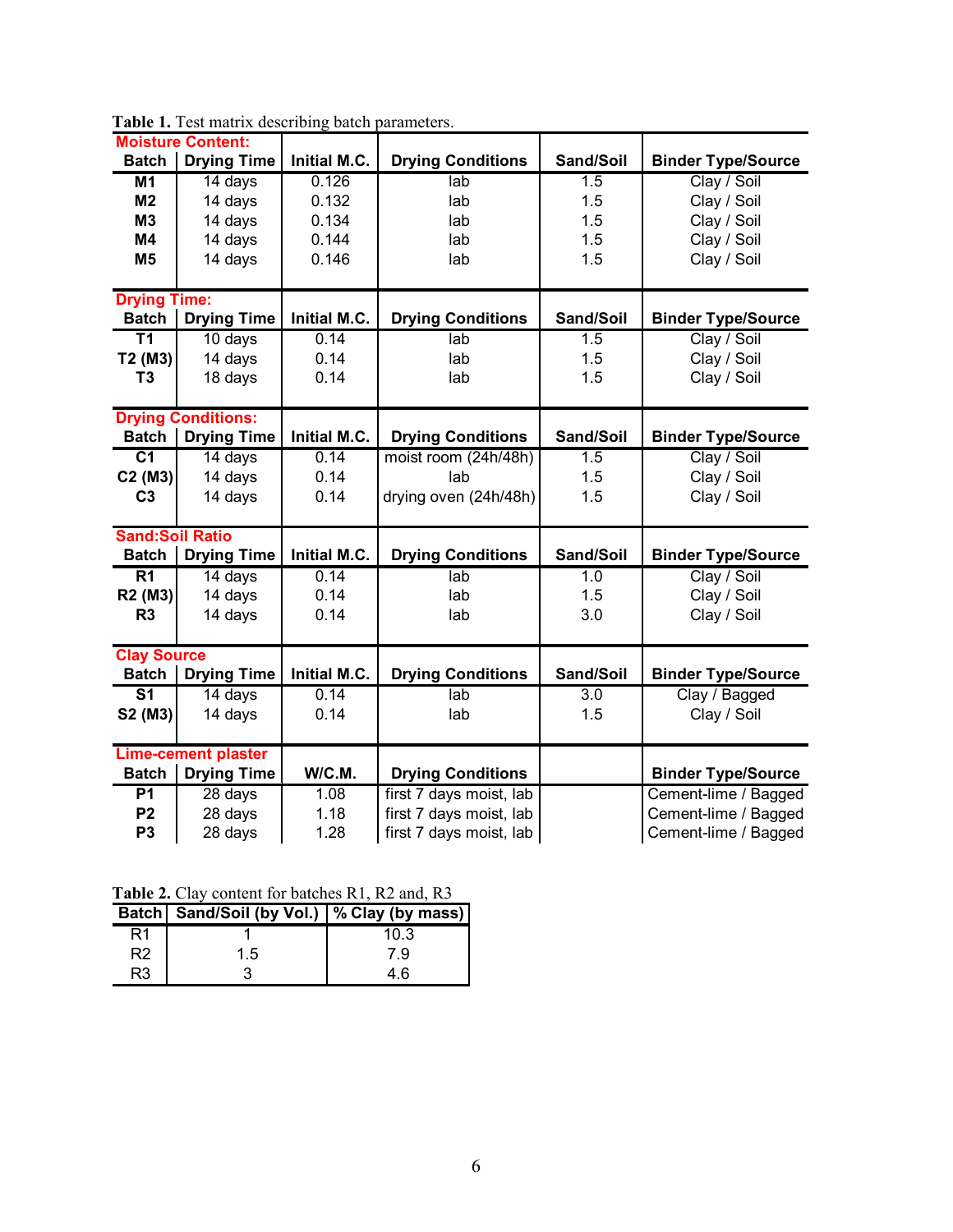| <b>Batch</b>    | <b>Initial Moisture Content</b> |                  | Cube Strength (MPa) Cylinder Strength (MPa) | Modulus (MPa) |
|-----------------|---------------------------------|------------------|---------------------------------------------|---------------|
| M <sub>1</sub>  | 0.126                           | 1.5              | 1.4                                         | 1672          |
| M <sub>2</sub>  | 0.132                           | 1.2              | 1.3                                         | 1431          |
| M <sub>3</sub>  | 0.134                           | 1.1              | 1.2                                         | 2086          |
| M4              | 0.144                           | 1.1              | 1.3                                         | 1827          |
| M <sub>5</sub>  | 0.146                           | 1.0              | 1.2                                         | 1811          |
| <b>Batch</b>    | Drying Time (d)                 |                  | Cube Strength (MPa) Cylinder Strength (MPa) | Modulus (MPa) |
| $\overline{11}$ | 10                              | 0.9              | 0.8                                         | 890           |
| T <sub>2</sub>  | 14                              | 1.0              | 1.1                                         | 758           |
| T <sub>3</sub>  | 18                              | 1.0              | 1.1                                         | 1848          |
| <b>Batch</b>    | <b>Drying Environment</b>       |                  | Cube Strength (MPa) Cylinder Strength (MPa) | Modulus (MPa) |
| C1              | drying oven (110 C)             | $\overline{1.8}$ | 2.1                                         | 2285          |
| C <sub>2</sub>  | laboratory                      | 1.0              | 1.1                                         | 758           |
| C <sub>3</sub>  | moisture room (100%RH)          | 0.7              | 0.9                                         | 562           |
| <b>Batch</b>    | Sand/Soil by volume             |                  | Cube Strength (MPa) Cylinder Strength (MPa) | Modulus (MPa) |
| R1              | 1.0                             | 1.5              | 1.5                                         | 2500          |
| R <sub>2</sub>  | 1.5                             | 1.0              | 1.1                                         | 758           |
| R <sub>3</sub>  | 3.0                             | 0.7              | 0.8                                         | 1787          |
| <b>Batch</b>    | <b>Clay Source</b>              |                  | Cube Strength (MPa) Cylinder Strength (MPa) | Modulus (MPa) |
| $\overline{S1}$ | commercial bagged clay          | 0.8              | 0.9                                         | 1731          |
| S <sub>2</sub>  | clayey silt soil                | 1.0              | 1.1                                         | 758           |
| <b>Batch</b>    | Water/Cementitious Mat.         |                  | Cube Strength (MPa) Cylinder Strength (MPa) | Modulus (MPa) |
| P1              | 1.08                            | 1.1              | 0.8                                         | 443           |
| P <sub>2</sub>  | 1.18                            | 1.1              | 0.7                                         | 839           |
| P <sub>3</sub>  | 1.28                            | 0.9              | 0.7                                         | 395           |

**Table 3.** Summary of average compressive strengths and modulii of elasticity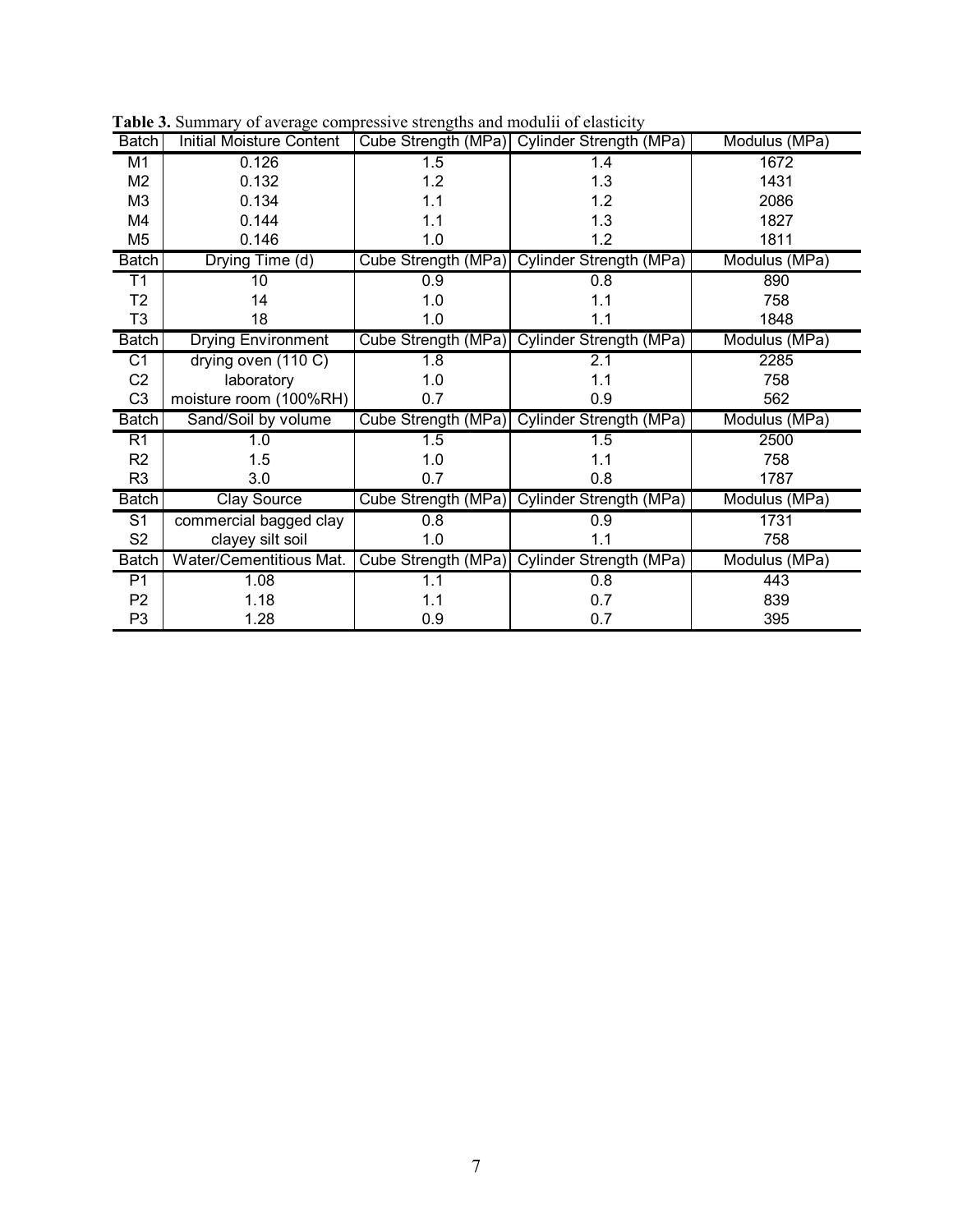

Figure 1 - Stress-strain response of cylinder A of batch C3 of earthen plaster.



Figure 2. Relationship between initial moisture content and compressive strength of earthen plaster.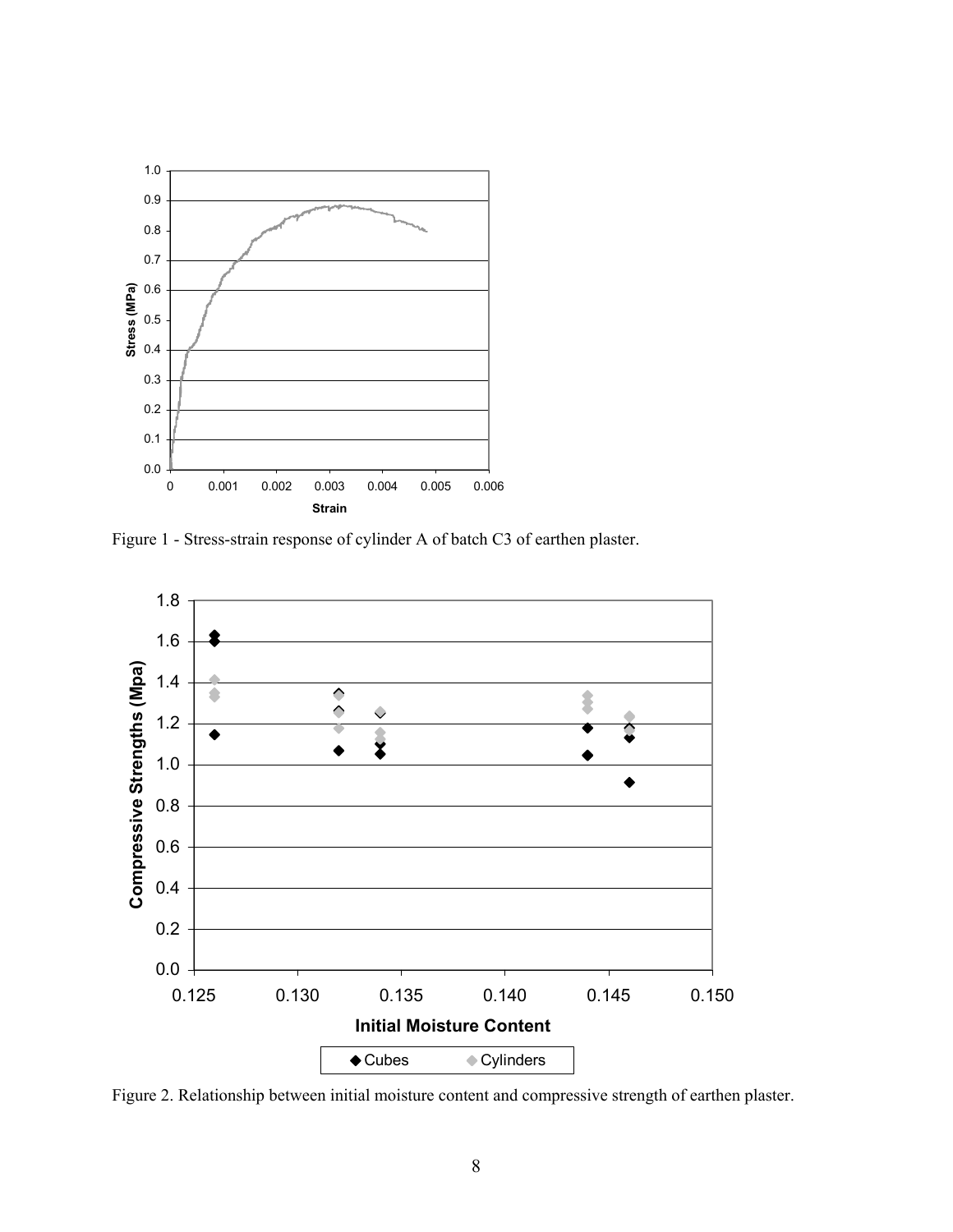

Figure 3. Relationship between drying time and the compressive strength of earthen plaster.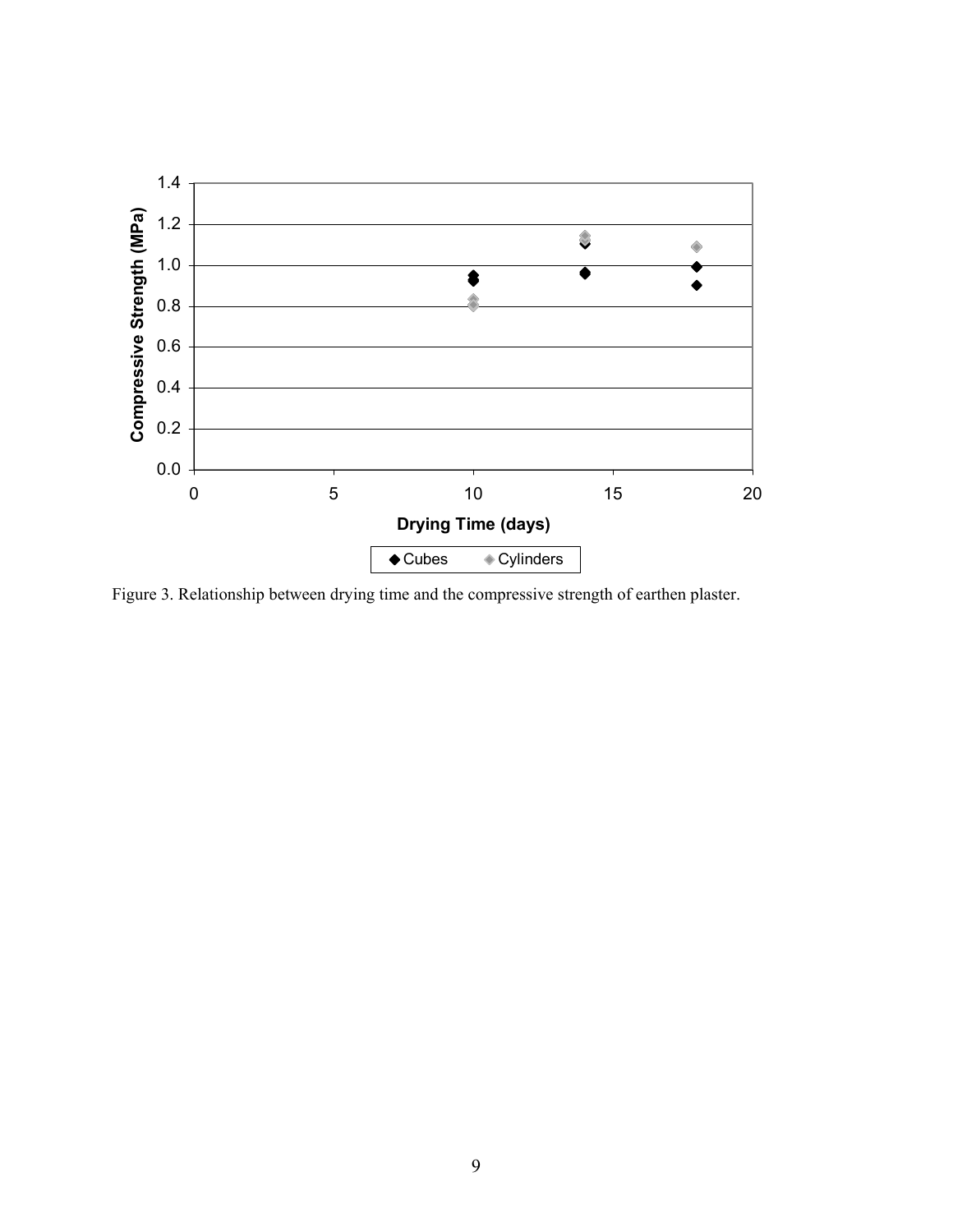

Figure 4. Time dependency of the modulus of elasticity of earthen plaster.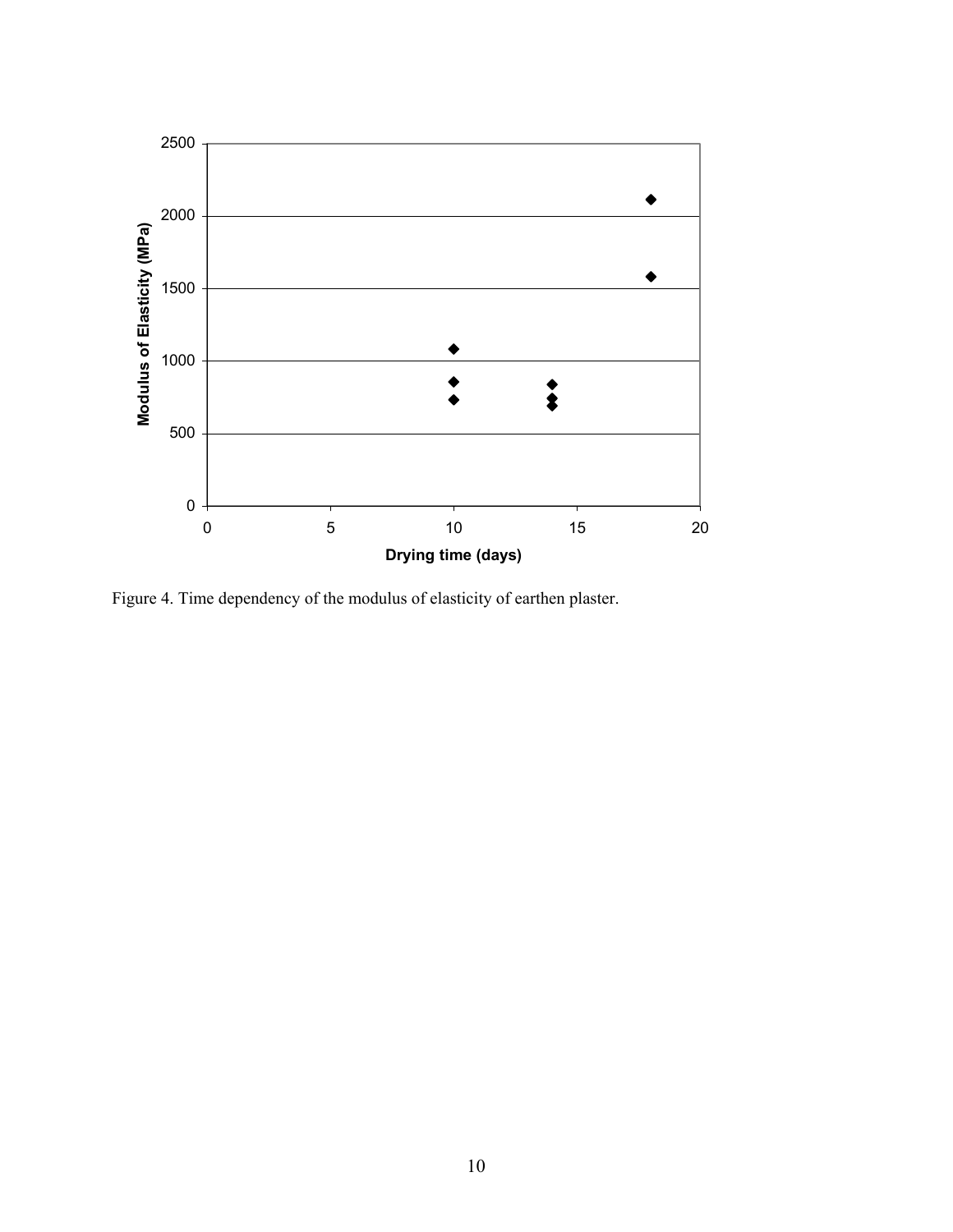

Figure 5. Clay content and strength, including the bagged clay plaster batch (S1).